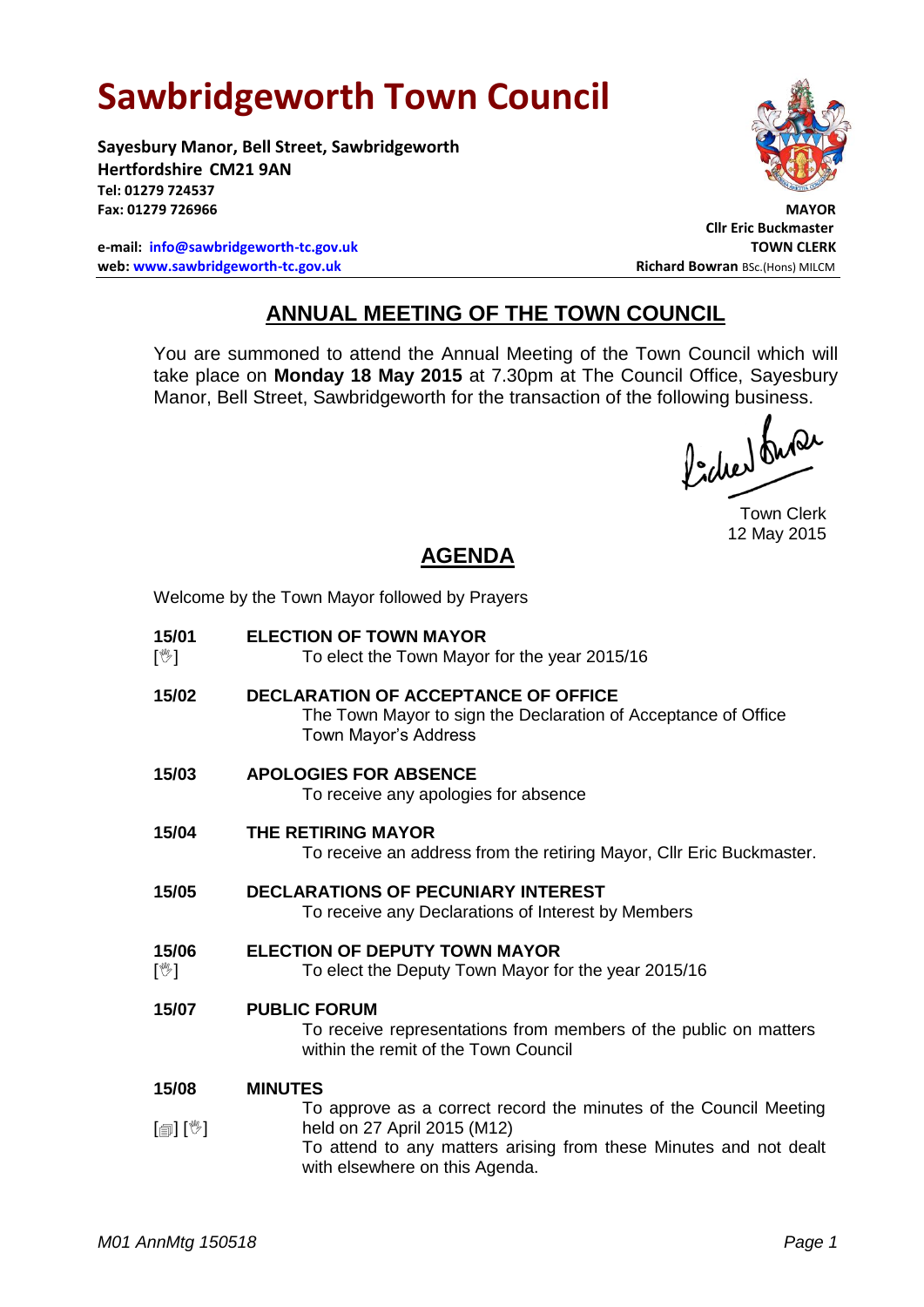| 15/09                        | <b>PLANNING COMMITTEE</b><br>To receive and note the minutes of the Planning Committee Meeting<br>held on:                                                                                                                                  |  |  |  |
|------------------------------|---------------------------------------------------------------------------------------------------------------------------------------------------------------------------------------------------------------------------------------------|--|--|--|
| $[\blacksquare]$             | 27 April 2015 (P21)<br>$\bullet$                                                                                                                                                                                                            |  |  |  |
| 15/10                        | <b>MAYOR'S CORRESPONDENCE/COMMUNICATIONS</b><br>To receive Mayor's appointments and communications                                                                                                                                          |  |  |  |
| 15/11                        | <b>REPRESENTATIVES REPORTS</b><br>To receive representatives reports from:<br><b>County Councillor</b><br><b>District Councillors</b><br>$\bullet$<br><b>Hertfordshire Police</b><br>$\bullet$<br><b>Other Representatives</b><br>$\bullet$ |  |  |  |
| 15/12                        | <b>CLERK'S REPORT</b>                                                                                                                                                                                                                       |  |  |  |
| $\lceil \circledcirc \rceil$ | <b>Register of Members Pecuniary Interests</b><br><b>CCTV</b><br>$\bullet$<br>Cemetery<br>$\bullet$                                                                                                                                         |  |  |  |
| 15/13                        | THE HAILEY CENTRE                                                                                                                                                                                                                           |  |  |  |
| $[\blacksquare]$             | 1. To receive the Hailey Centre Executive Committee Chairman's<br>Report for 2014<br>[attached as Appendix A]                                                                                                                               |  |  |  |
|                              |                                                                                                                                                                                                                                             |  |  |  |
| 15/14                        | <b>SAWBRIDGEWORTH YOUNG PEOPLES RECREATION CENTRE</b>                                                                                                                                                                                       |  |  |  |
| $[\blacksquare]$             | 1. To receive the SYPRC Chairman of Management Committee's<br>Report for 2014<br>[attached as Appendix B]                                                                                                                                   |  |  |  |
| $[\mathbb{V}]$               | 2. To appoint Committee Members, and receive details of co-opted<br>committee members for 2015/16                                                                                                                                           |  |  |  |
| 15/15                        | <b>COMMITTEES</b><br>To appoint Committee, sub-Committee and Working Party members<br>for the year 2015/16                                                                                                                                  |  |  |  |
| $[\mathbb{V}]$               | a. Planning committee<br>Delegation of authority to Chairman and Deputy<br>$\mathbf{L}$<br>Chairman for the months of August and December<br>Town Action Plan Working Party<br>ii.                                                          |  |  |  |
|                              | b. Amenities committee                                                                                                                                                                                                                      |  |  |  |
|                              | c. Finance & Policy committee<br>i. Appraisals & Appointments sub-committee<br>ii. Communications working party                                                                                                                             |  |  |  |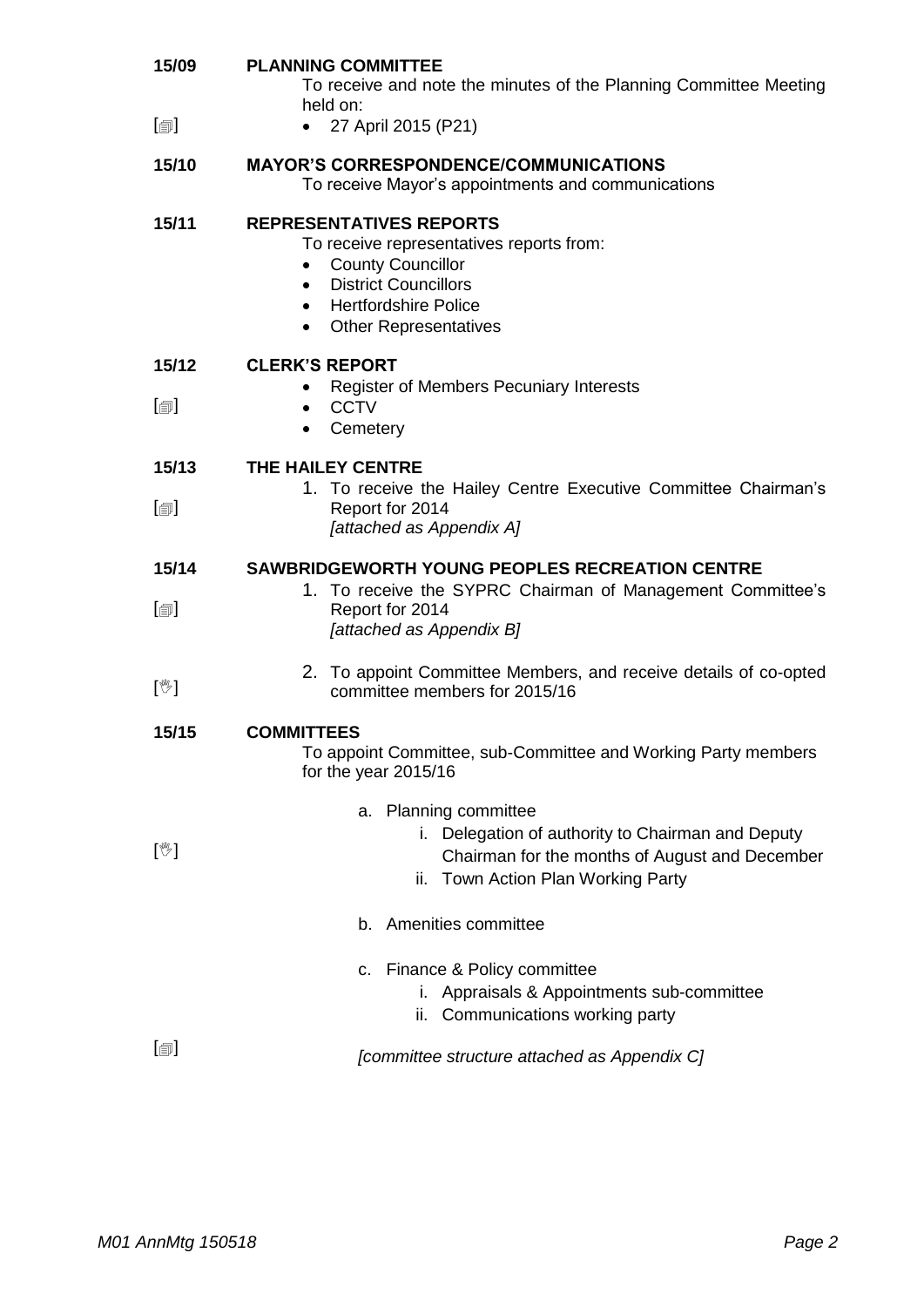#### **15/16 CHAMPIONS**

- To appoint members as Champions for areas of Council responsibility
	- **1.** Allotments
	- **2.** Cemetery
	- **3.** Footpaths & Open Spaces
	- **4.** Recreation Areas
	- **5.** Floral Displays and Planters
	- **6.** Young People
	- **7.** Town Action Plan
	- **8.** Emergency Plan
	- **9.** Transport and Community Buses
	- **10.** Economic Development
	- **11.** Memorial Hall
	- **12.** Rivers' Heritage Site and Orchard Group
- $\mathbb{N}$ **13.** Crime & Disorder
	- **14.** Remembrance Day

#### **15/17 REPRESENTATIVES**

To appoint/nominate representatives to serve on other organisations.

- 1. East Herts Citizens Advice Service
- 2. C.P.R.E.
- 3. Fawbert and Barnard Educ. Foundation (Sawbo & Harlow)
- 4. The Hailey Centre
- 5. Isabel Hospice
- 6. Mann Memorial Cottages
- 7. Friends of Pishiobury Park
- 8. Sawbridgeworth Orphanage in Sri Lanka
- 9. Sawbridgeworth Memorial Hall Trust
- 10. Sawbridgeworth Sports Association
- 11. Sawbridgeworth Town Centre Initiatives
- 12. Sawbridgeworth Town Twinning Association
- 13. Sawbridgeworth Trust
	- 14. Sawbridgeworth & District Council for Voluntary Service
	- 15.Stop Harlow North Campaign

#### **15/18 SUBSCRIPTIONS**

 $\mathbb{I}$   $\mathbb{I}$ To consider the payment of the Subscriptions for the year 2015/16

*[schedule of subscriptions attached as Appendix D]*

#### **15/19 CALENDAR OF MEETINGS**

To consider and approve the Calendar of Council and Committee meetings for the year to June 2016

 $[\circledcirc\mathbb{I}[\mathbb{C}^{\mathbb{Z}}]$ *[proposed schedule attached as Appendix E]*

### **15/20 DEPOSIT & CONSULTATION DOCUMENTS**

To note receipt of any Documents for Noting and Consultation

 $\mathbb{N}$ ]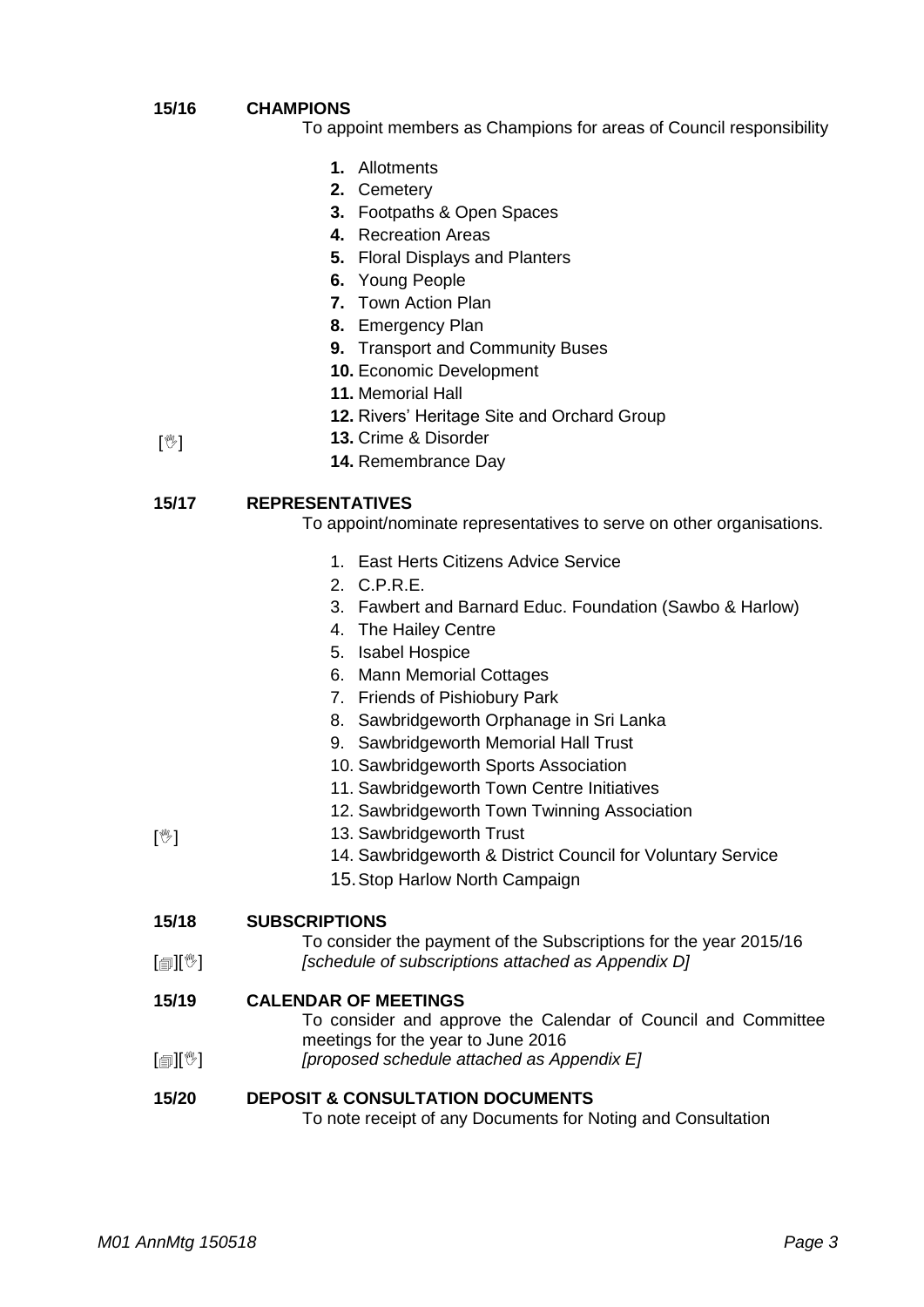#### **15/21 VARIATION OF GRANT**

 $\mathbb{Z}$ To consider a change of purpose for the use of a grant to High Wych pre-school. Grant was made to purchase indoor play equipment which was found to be not fit for purpose. Request that grant be now used for IT equipment.

#### **15/22 GENERAL POWER OF COMPETENCE**

 $\mathbb{C}$ To confirm eligibility to continue to use the General Power of Competence. Eligibility depends on there being at least two thirds of the number of seats on the Council filled by elected Councillors and the Clerk to the Council must hold at least one of two specified qualifications.

### **15/23 FINANCIAL REPORT**

To note the current Financial Report

### **15/24 ACCOUNTS FOR PAYMENT**

To note accounts for payment

### **Members of the Public and the Press are cordially invited to attend all meetings of the Council and its Committees.**

## *Members and their partners are invited to take a glass of wine (or a non-alcoholic beverage) with the new Mayor after the evening's proceedings have concluded.*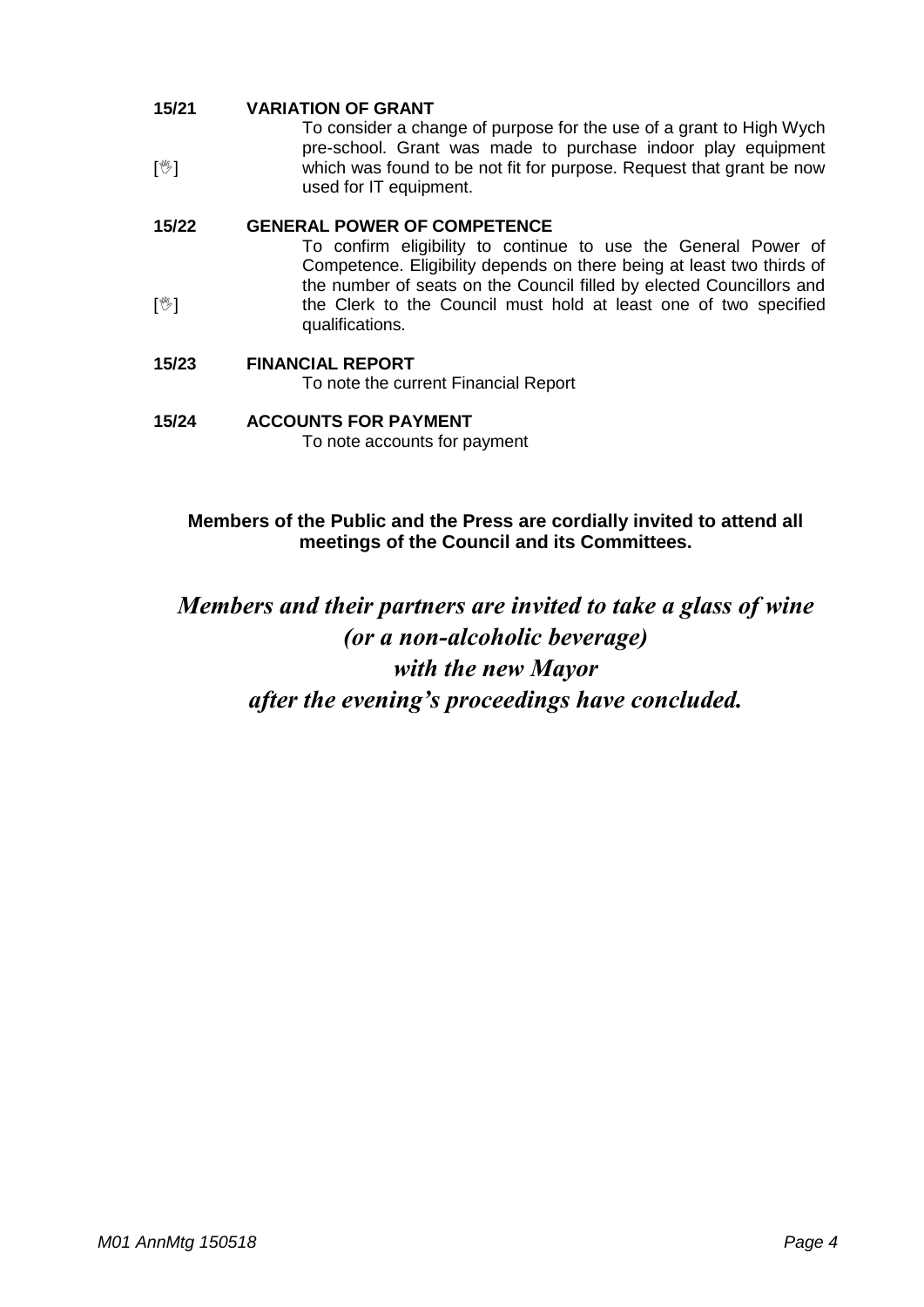### **HAILEY CENTRE**

### **CHAIRMAN'S REPORT TO THE ANNUAL TOWN MEETING 14 APRIL 2014**

Objects and Powers

#### **The Trust is established for the benefit of older people in the Parish of Sawbridgeworth with the object of improving their quality of life.**

The Board met on four occasions during the period covered by this report and has dealt with matters relating to the efficient running of the Centre including reviewing the health and safety policy, financial management arrangements, staffing and safeguarding issues and rates of pay. The Management Committee has also met four times and has made various recommendations to the Board to enhance the smooth running of Centre activities.

The serving Trustees are:

| Councillors - Mrs. Angela Alder - Chairman |                            |
|--------------------------------------------|----------------------------|
| Mrs. Pat Coysten                           | ) four year terms May 2015 |
| Mr. Peter Mitchell                         |                            |
| Community - Mr. Eric Buckmaster            |                            |
| Mr. Colin Gill - Honorary Treasurer        |                            |
| Mr. Tony Fitch                             | ) three year terms         |
| Mr. Ralph Reed - Deputy Chairman           | May 2017                   |
| Mr. Steve Robertson                        |                            |

The Trustees are very grateful to the Town Council for the grant towards the cost of utilities and to Hertfordshire County Council and Community Services for its grant towards staffing costs. During this year the Board was grateful for a grant from East Herts District Council towards the cost of the new extractor cooker hood which was essential in order to obtain the required certification for the cooker itself. The Board gratefully acknowledges the very generous donation from the family of a regular visitor who expressly remembered the Centre in her Will. Contributions from all sources of financial support is much appreciated which helps to keep the Centre a welcoming, attractive and vibrant place to visit for the older people of Sawbridgeworth. The Board is very aware of the pressure on local authorities and makes every effort to control expenses as well as fund raising for the benefit of the users of the Centre. The Board is fortunate in having an excellent Honorary Treasurer who keeps a tight hold on expenditure.

The new Sawbridgeworth Town Council offices, now attached to the Centre, has opened up new ways of co-operation to the mutual benefit of both by shared use of the facilities which this year included an early morning breakfast served in the Centre prior to the Act of Commemoration of the start of WW1. The Centre was again able to hold the Christmas Fayre, Summer Fete and Art and Photography Exhibition in the Council Chamber with refreshments in the main hall.

As last year I am able to report continuing success of the catering at the Centre and we fully acknowledge that it is very much due to Mrs. Gill's catering expertise and the wonderful support she receives from the volunteers who assist her with food preparation. The volunteers also provide a waitress service week in and week out. Without our volunteers the Centre would not be able to survive. I am delighted to report that on a recent inspection by the Environmental Health Officer we have retained our five star rating for our catering service.

The Management Committee has met regularly throughout the year and offered sound and practical advice to the Board which has been warmly received and acted upon.

One of the important issues the Board addressed this year concerned facilitating easy access to the Centre for our visitors with mobility scooters. With some adjustments to the back gate and rear entrance people with mobility issues can now access the building independently. The alterations have also enabled those visitors coming from a south easterly direction to gain entrance without going round the whole building.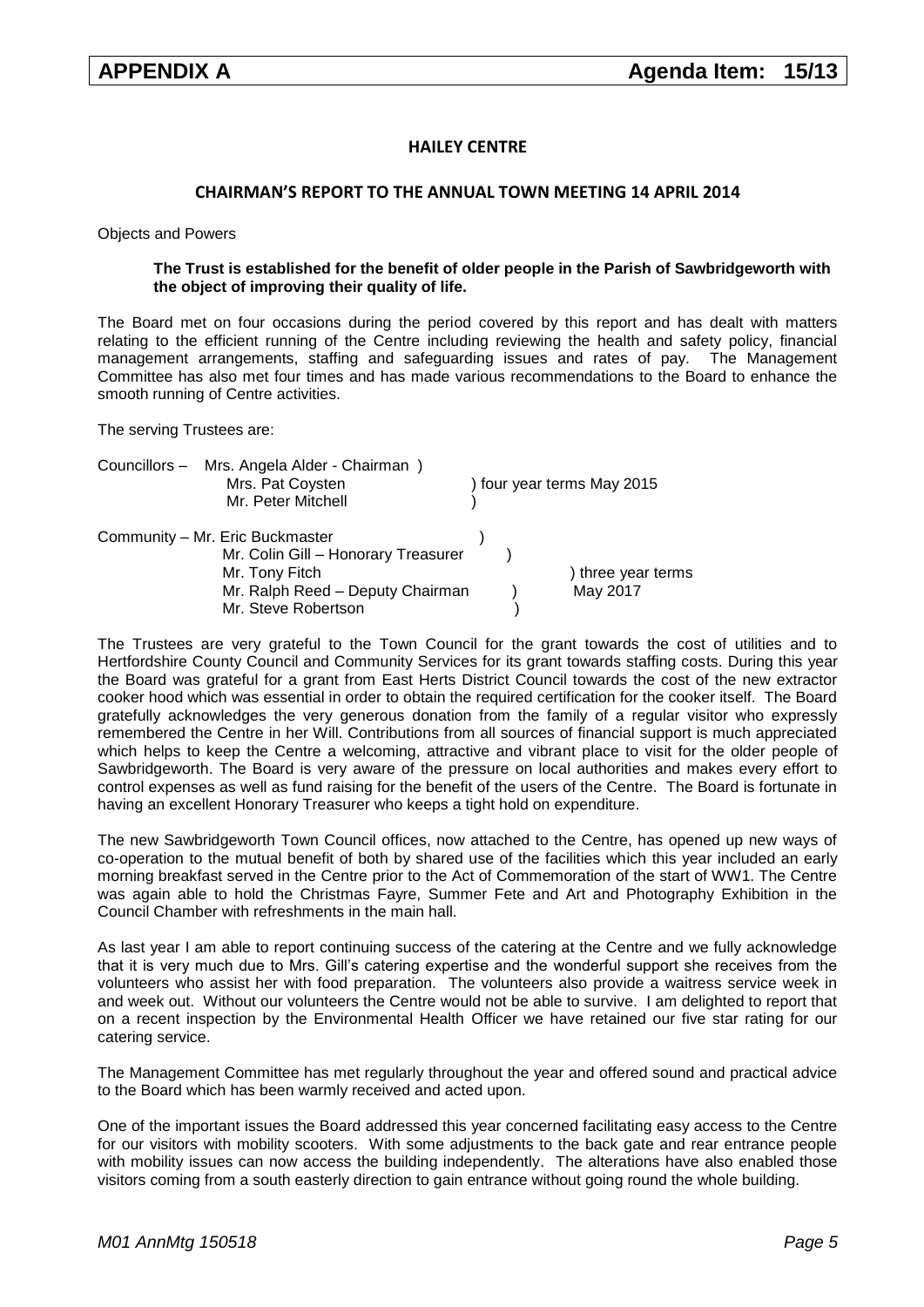In April the Board organised the annual "Thank you" lunch for our wonderful volunteers which was well attended by the volunteers plus their partners or friends. Mrs. Gill and her family cooked ad served the delicious meal much to the enjoyment of all.

Centre activities throughout the year have been well supported and the outings and events enjoyed to the full by Centre users and their friends. The Centre provided 5,050 lunches this year and 160 seats on food shopping trips. Unfortunately lack of volunteer drivers has forced the Centre to limit the number of trips to once a fortnight. The Centre users had 10 days out and 2 holidays. The use of the community bus this year has declined also due to lack of volunteer drivers and people are now making their own way to the Centre independently or by using Sawbobus managed and staffed by Sawbridgeworth Town Council. We still cater for those with specific transport needs either by volunteers picking them up or by use of taxis.

The Centre continues to run two keep-fit sessions, on Mondays and Tuesdays each week with a full complement of participants. The Photography sessions on a Wednesday morning and the Silver Surfers on Thursday mornings are both "manned" by volunteer instructors and all slots filled. The Whist, Bingo and Art sessions along with craft and decoupage are also fully supported.

The Quiz, Film show and Musical afternoons continue to prove highly popular and profitable events. The new Camera Club has just celebrated its third birthday and continues to go from strength to strength. Apart from the fun and pleasure the members derive from the Club itself, where they have been out and about taking photographs, some of which have been used as front covers for our monthly Newsletter, they have assisted with the fund raising activities at the Centre. Many of the Centre users have taken advantage of the Camera club to have their pictures taken for bus passes or passport renewals.

The usual fund raising events such as the May Fayre, Summer Fete and Christmas Fayre together with the various raffles throughout the year and the monthly Farmers' Market have all contributed to the vitality of life at the Centre. All these activities have increased not only the income but raised the profile of the Centre and what it can offer to older people in Sawbridgeworth.

The visiting Chiropodist delivered 459 treatments this year, the Hearing Aid Specialist had 120 consultations. Their attendance at the Centre on a regular basis and their professional expertise is very much appreciated by the people they serve.

In January the Centre held its annual New Year celebration lunch at the Hunters' Meet at Hatfield Heath which was delicious and we were pleased to have the Mayor of Sawbridgeworth as our special guest enjoying the occasion with us. The function was a huge success and attended by a hundred regular users of the Centre. As well as our now annual New Year lunch the Centre has special lunch events to celebrate occasions such as Mothering Sunday, Valentine's day, Easter, Father's Day, Halloween and our own Christmas lunch in the Centre. Mrs. Gill pulls out all the stops to produce an excellent Christmas meal and even recruits her family members to do the waitressing!

The Centre has received regular press coverage over the twelve months giving a positive picture of a Centre for older people being active, leading fulfilled lives and enjoying themselves with much of this attributable to our present and former Managers with their vision for engaging older people in a proactive role.

The Board wishes to acknowledge with grateful thanks the valuable contribution of the volunteers who give over 1,000 volunteer "man" hours per month to the running of the Centre and without whose willing help the Centre would not be the vibrant and happy place it is today. The Board would also wish to place on record its thanks for the efforts of staff who provide a friendly and welcoming environment for all visitors and users of the Hailey Centre throughout the period of this report. On a personal note I would like to thank my Deputy Chairman and all the volunteer Trustees for their help and support throughout the year.

Thank you

Angela Alder Chairman of the board of Trustees April 2015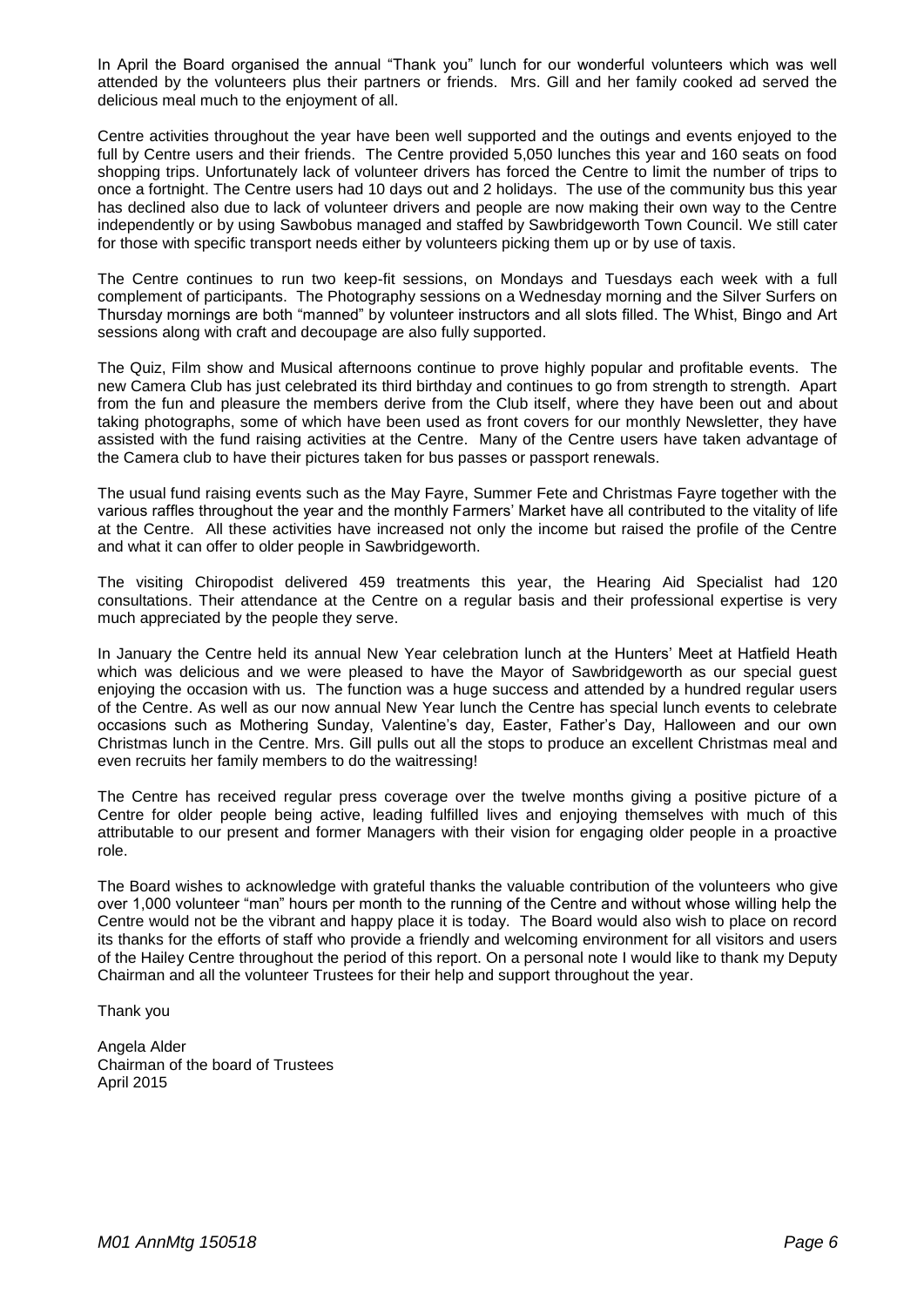### **SAWBRIDGEWORTH YOUNG PEOPLES RECREATION CENTRE CHAIRMAN'S REPORT**

### **REPORT FOR THE YEAR 2014/15**

### *Objects and Powers*

**The purpose of the Centre is to help and educate the children and young people of Sawbridgeworth through their leisure time activities so to develop their physical, mental and spiritual capacities that they may grow to full maturity as individuals and as members of society and that their conditions of life may be improved.**

The Management Committee met only once during the period covered by this report and has dealt with matters relating to the efficient running of the Centre as and when they occurred.

The Management Committee consists of the following individuals

| Cllr. D. Filler - Chairman (Appointed May 2012) )Town |                      |
|-------------------------------------------------------|----------------------|
| Cllr. Mrs. A. Alder - Hon. Secretary and Vice Chair   | Council (            |
| Cllr. T. Reeks                                        | )Appointed May 2014  |
| Cllr. Mrs. R. Buckmaster                              | )Appointed Sept 2013 |
| Mr. R. Alder – Hon. Treasurer                         | ) Appointed          |
| Mrs. G. Hawkins                                       | ) by the Town        |
| Mrs. J. Kenny                                         | )Council             |
| Mrs. L. Mott                                          |                      |
| P.C. Ray Larcombe - Police representative             |                      |

Mrs. L. Dale – Centre Manager attends all Management Committee Meetings, manages the hall bookings, deals with problems, oversees the cleaning and sends out the invoices. She is paid a small honorarium.

The High Wych Pre-school Nursery continue to hire the Centre from Monday to Friday during school term time. The Management Committee is delighted to report that the Pre-school Nursery in its Ofsted report was categorised as Excellent.

The Management Committee is pleased to record the high level of hiring of the Centre which enables the Committee to finance additional facilities.

The plan to alter the current changing rooms into a large workshop space has been on hold for some time, however, it is hoped to make some progress towards adapting this area during the coming year. The Management Committee will be having discussions on the various options open to them for better utilisation of this space. The Committee is pleased to continue to provide parking space for the Town Council's buses.

We have again suffered vandalism this year and it is a troubling symptom of the times and needs constant vigilance on our part. The Management Committee took the decision in the autumn to suspend the Youth Group from use of the Centre until a Code of Conduct could be agreed with the young people and youth group leaders. The Centre re-opened to the Youth group in February and I am pleased to report that no untoward incidents have occurred to date. Firm action will be taken by the Committee against anyone committing an offence. Litter is another ongoing problem which despite providing additional litter bins is a continuing battle to keep the field clean.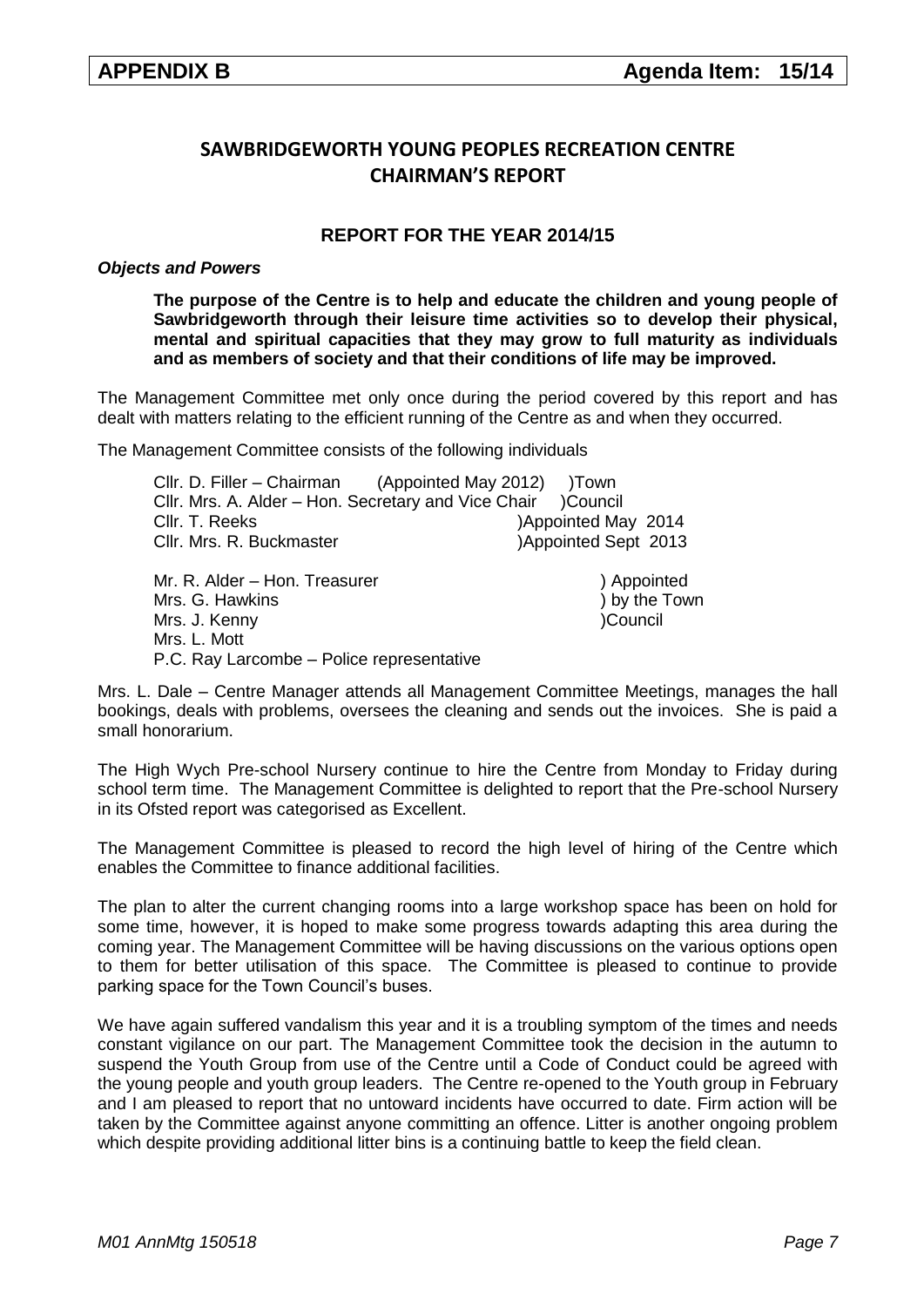The Summer Play Scheme was fully booked for every session and was once again well supported. The Summer Play Scheme will again take place this year and we are pleased to be able to keep the cost at last year's price of £5 per child per session. We have kept the daily charge at the same rate so that our local children can benefit from a safe and secure well run play scheme and parents can have full confidence when sending their children to attend a professionally managed scheme.

The play equipment has been well maintained throughout the year and we are grateful for the regular inspection and litter picks carried out by the Town Ranger. During the year the Committee felt compelled to erect a barrier onto the field in light of local itinerant invasion of open land when we feared the playing field might suffer such an invasion.

The junior section of Sawbridgeworth Town Football Club continue to play regular football matches on the field which we are pleased to encourage as part of keeping our young people fit and healthy with regular physical activity. However, the Committee is encountering problems with the pitch at the top end of the field due to water logging which is probably due to the three large houses built on Cambridge Road. Sawbridgeworth Town Football Club has agreed to improve the drainage in that area to make the pitch useable for the younger players who currently cannot play there safely due to the pools of water. The Management Committee intend to upgrade the equipment in the small children's gated area by laying down a concrete area with road and hop scotch designs to develop eye coordination and provide an opportunity for road safety training by the pre-school nursery staff. We also hope to install a small round about for the younger children to play on.

The standard of cleaning in the hall, kitchen, toilets and other areas has been well maintained thanks to Mrs. Dale the Centre Manager.

In conclusion the Management Committee wishes to record its grateful thanks to the Town Council for the generous grant towards the cost of utilities and especially for the allocation of funding for the Play Scheme.

**Derek Filler Chairman April 2015**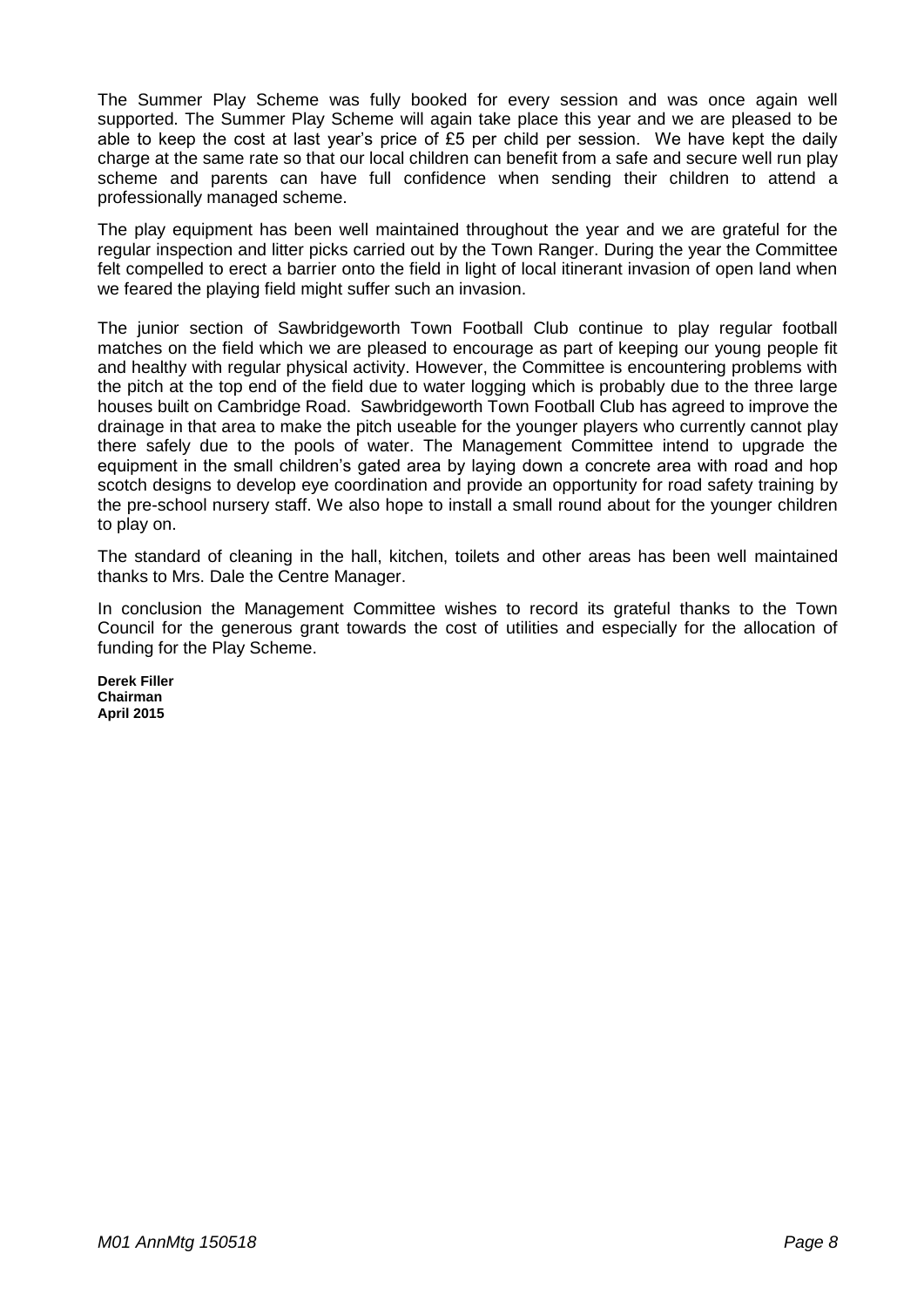## **Committee Structure 2015/16**

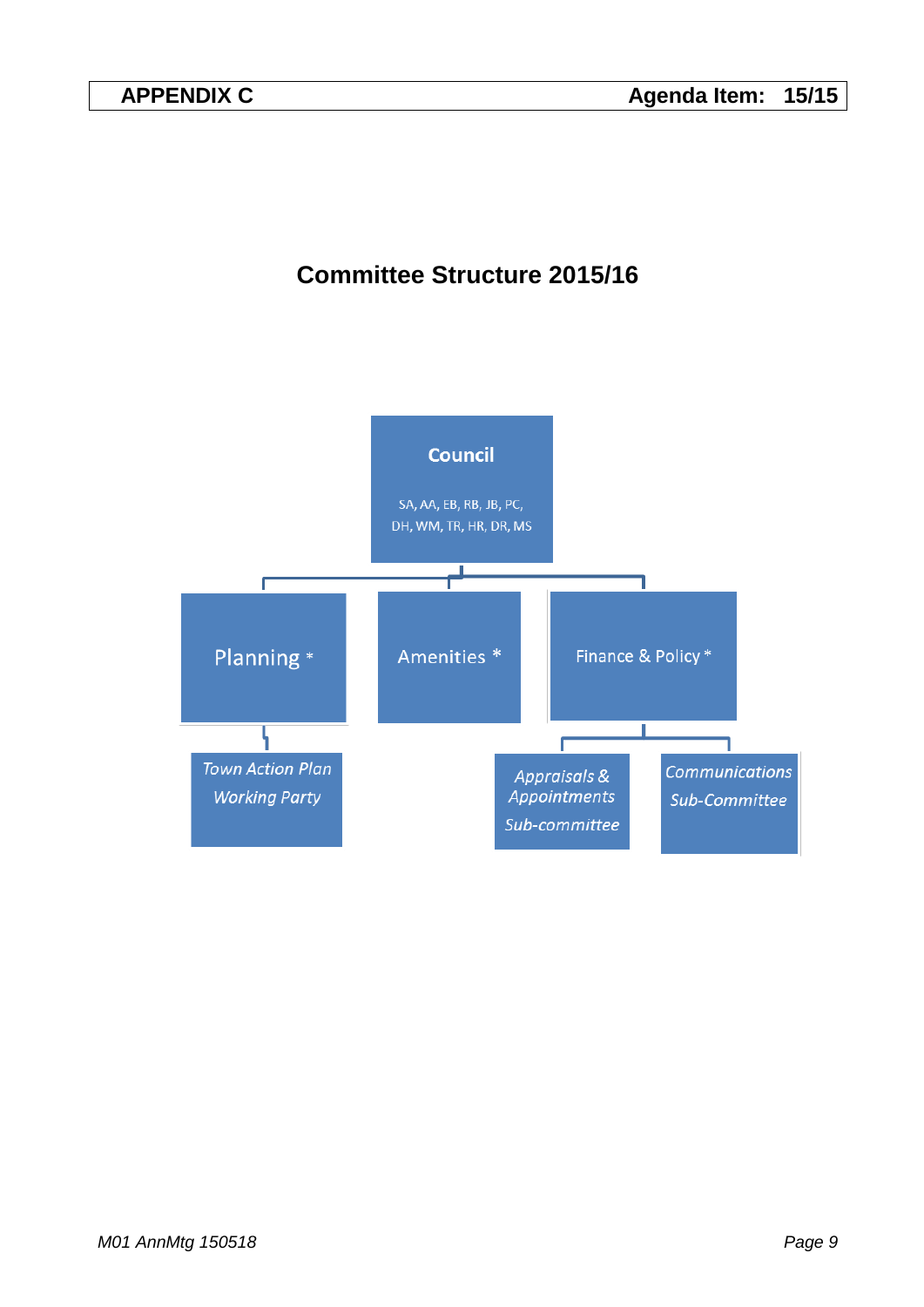## **SUBSCRIPTIONS**

|           |                                                                                                                          | <b>Resolved</b><br>2014/15 | <b>Proposed</b><br>2015/16 |
|-----------|--------------------------------------------------------------------------------------------------------------------------|----------------------------|----------------------------|
|           | <b>Clerks &amp; Councils Direct</b>                                                                                      | 12.00                      | nil                        |
|           | Council for the Protection of Rural England<br>(CPRE)                                                                    | 45.00                      | 45.00                      |
| $\bullet$ | National<br>Association<br>of Local<br>Councils<br>Hertfordshire Association of Parish and Town<br>Councils (NALC/HAPTC) | 1,425.00                   | 1,430.00                   |
| $\bullet$ | Open Spaces Society (Direct Debit)                                                                                       | 45.00                      | 45.00                      |
|           | Society of Local Council Clerks (SLCC)                                                                                   | 330.00                     | 335.00                     |
|           | Stop Harlow North.                                                                                                       | 100.00                     | 100.00                     |
| $\bullet$ | Institute of Local Council Management                                                                                    | 60.00                      | 60.00                      |
|           | <b>CDA</b> for Hertfordshire                                                                                             | 30.00                      | 30.00                      |
|           | <b>Stop Stansted Expansion</b>                                                                                           | 50.00                      | 50.00                      |